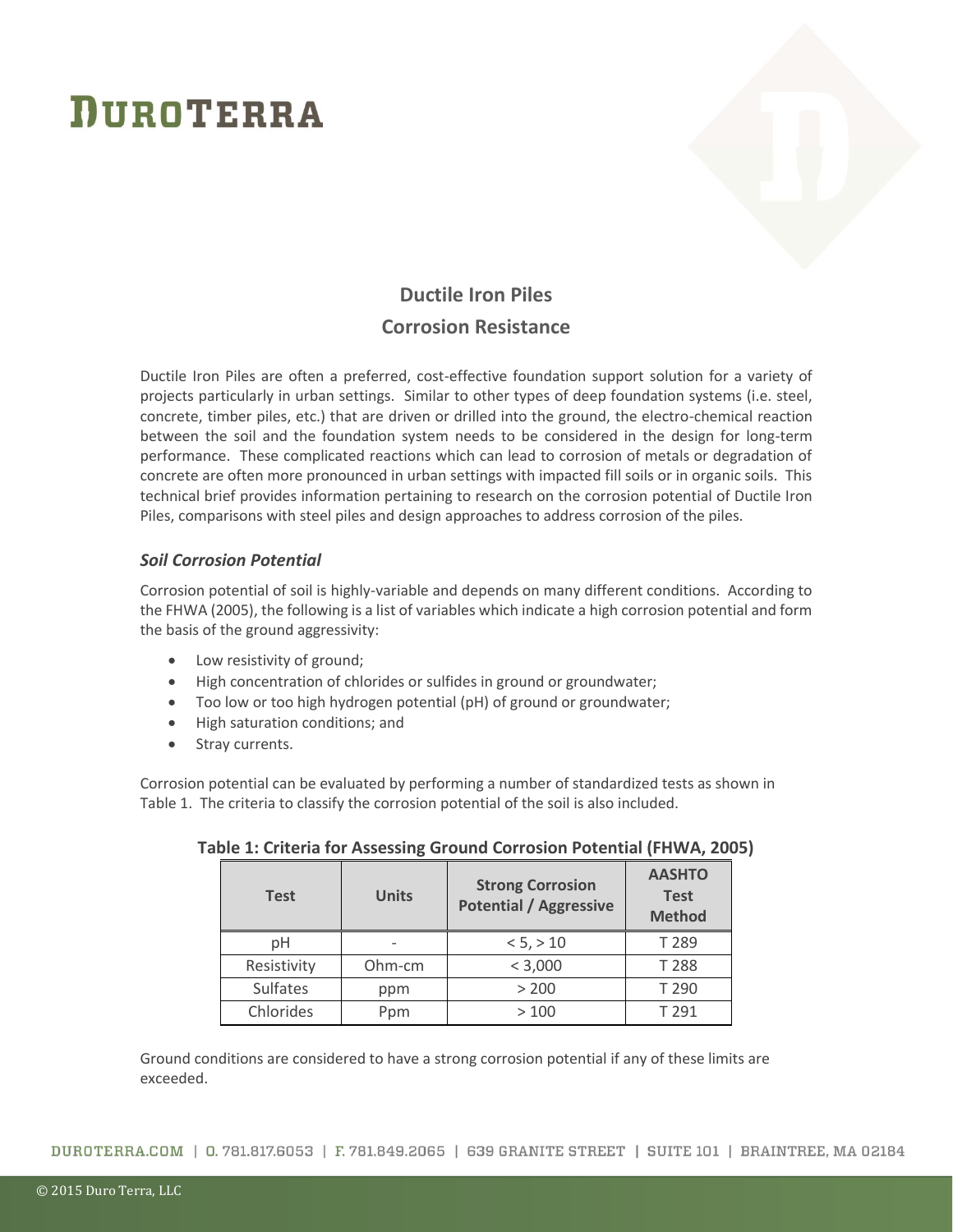#### *Testing*

A simulated corrosive environment was created in the lab at Vienna University of Technology to perform a comparison of corrosion resistance between Ductile Iron Piles and steel piles (Linhardt and Ball, 2014).

Similar dimensioned samples of Ductile Iron Pile, and European S235 steel (ASTM A284 equivalent) and European S355 (ASTM A633, A656 equivalent) were selected (Figure 1). The samples were placed into a controlled environment consisting of compact sand in the lower portion and gravel in the upper portion as shown in Figures 2 and 3. The container was filled with an electrolyte (deionized water and dissolved salts). The electrolyte was routinely flushed with aerated water, but only in the upper portion to increase oxygen exposure. The compact sand environment models a stagnant, low oxygen environment while the gravel (upper) environment models a high-oxygen condition with routine flushes of the electrolyte. As a result of the test setup, the aerated (upper) section models an oxygen reduction reaction while the non-aerated (lower) section models anodic metal dissolution.

The test setup included instrumentation including shunt resistors, a reference electrode and a data acquisition system to record the corrosion current between the sections and the corrosion potential. Tests were performed continually over the course of 441 days to evaluate the effects on the samples.

Figure 4 shows a picture of the prepared samples prior to introduction to the test device: Ductile Iron Pile, S235 steel, S355 steel (left to right). Figure 5 shows a picture of the samples following removal from the test environment.

The testing found that the high-temperature casting annealing skin created as a part of the Ductile Iron Pile manufacturing process covers and adheres to the pile surface and provides superior protection to the metal beneath. The results show that this casting skin is dense and well-adhering to the piling. The integrity of the skin as well as its protective nature is evidenced by the lack of pebbles adhering to the pile surface in Figure 5. In the upper oxygen-rich portion of the test setup, the number of locations forming corrosion products in crevices between



**Figure 1: Picture of Samples prior to Testing**



**Figure 2: Schematic of Test Setup**



**Figure 3: Picture of Lab Test Setup**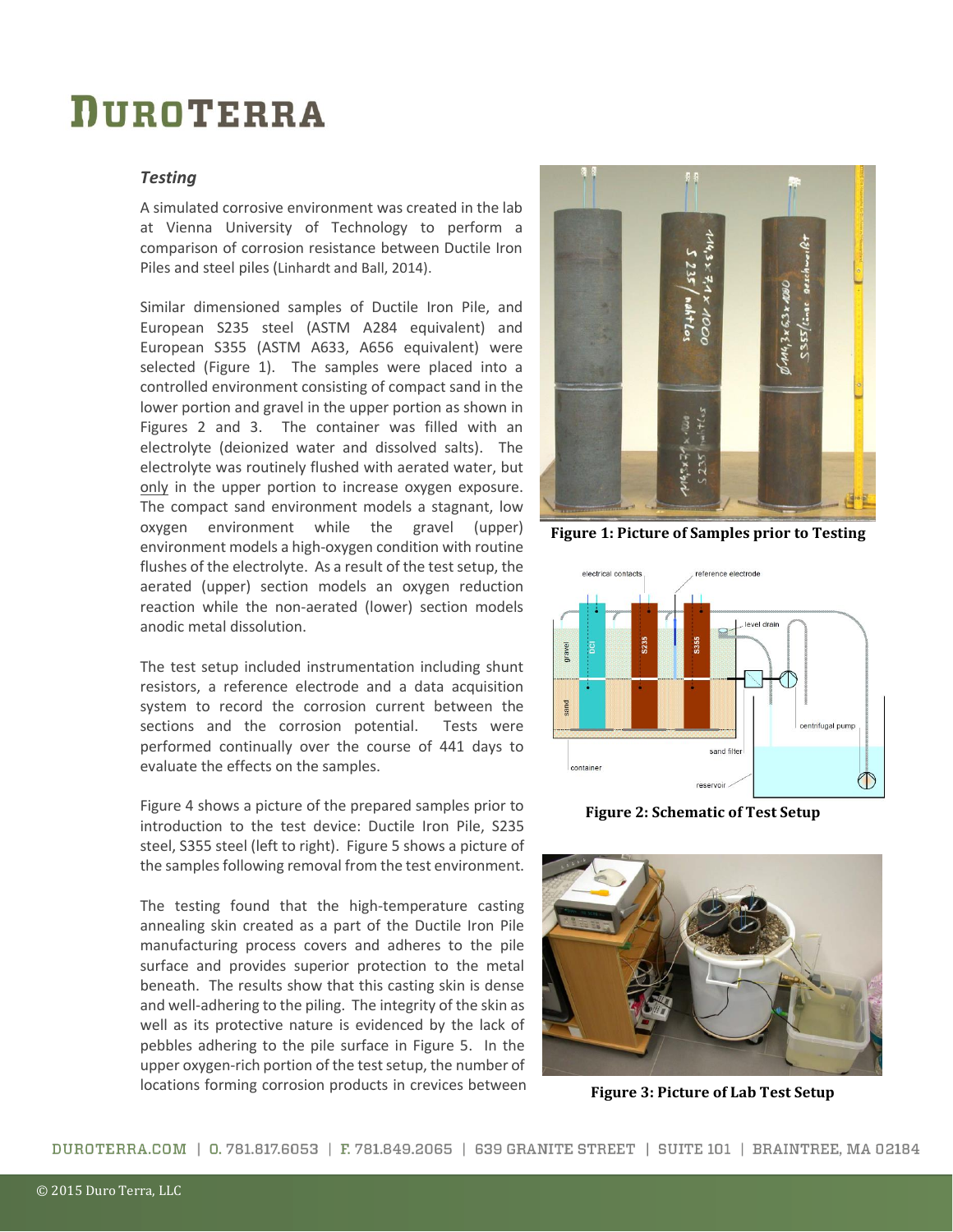the pile surface and the pebble were few. The behavior in the lower anerobic portion of the setup was dictated by anodic reaction created by the electrical contact with the cathodic upper portion. This anodic reaction caused metal dissolution at localized areas thereby reducing the effectiveness of the corrosion passivation. However, this behavior resulted in only shallow, localized pitting of the skin.

In contrast, the steel samples behave as an actively corroding metal. The rolling skin from the manufacturing process offered far less protection than the Ductile Iron casting skin, resulting in a more wide-spread pattern of corrosion evidenced by the nearly complete coverage of pebbles to corrosion locations (Figure 5). The development of this corrosion layer does have a benefit by acting to reduce the access to oxygen and reduce continued corrosion with time only after substantial corrosion has occurred. The presence of the electrical current created by coupling with the upper section intensified the corrosion and the dissolution of the rolling skin in the lower portion.



**Figure 4: Picture of Samples after Testing (pre-cleaning)**



**Figure 5: Picture of Samples after Testing (post-cleaning)**

In summary, the Ductile Iron Pile exhibits superior corrosion protection. The ductile pile material performed better than steel in the simulated corrosive environment with only localized areas of corrosion product and shallow pitting – a vast difference compared to the overall performance of the steel sections.

#### *Design Approaches*

The selection of the corrosion potential for foundation systems depend on many variables including aggressiveness of ground conditions, design service life, structure type, loading conditions, and consequences of failure. These factors are considered in the design of the Ductile Iron Piles. Corrosion implications for Ductile Iron Piles are handled through a few different approaches involving oversizing to capture a sacrificial (corroded) layer and / or encapsulation.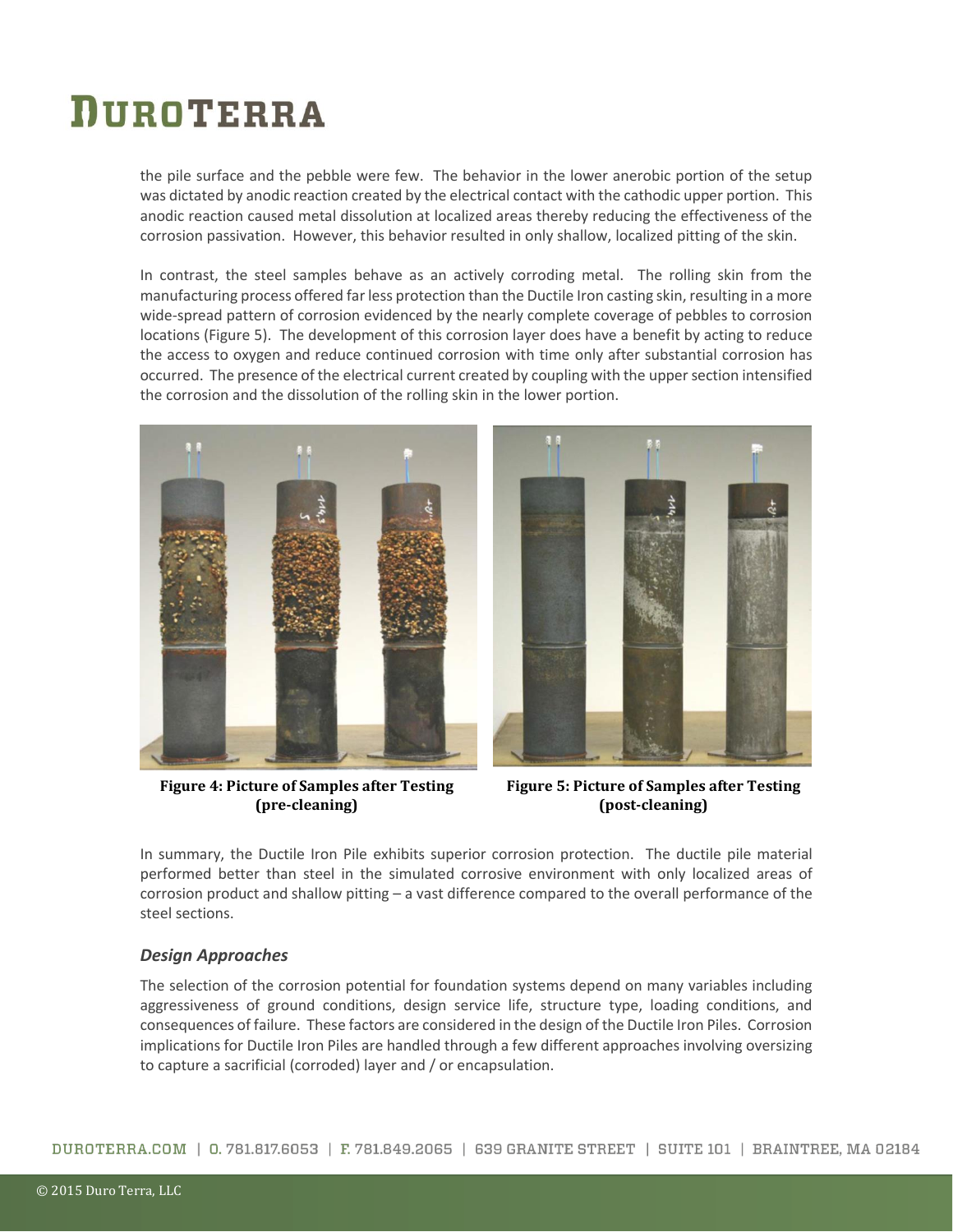Firstly, the interior of Ductile Iron Piles is filled with grout to minimize exposure of the pile interior to any corrosive environment. Further steps depend on whether the pile develops capacity using either end-bearing or friction. All friction Ductile Iron Piles are installed by pumping sand-cement grout to fill through the interior of the pile. The grout is then pumped out the pile bottom to fill an exterior annular space between the pile and soil created by driving the patented oversized conical grout cap. The combination of the interior and exterior grout filling the annular space completely encapsulates the pile material with multiple inches of concrete. This encapsulation process protects the piling material from exposure to corrosive conditions.

End-bearing piles only use interior grout, leaving the exterior pile face exposed to soil and groundwater. The construction industry employs a variety of tools to protect exposed materials from corrosion. These include epoxy-coating, corrosion-inhibiting compounds, sheathing and other approaches. Another common approach is to incorporate a "sacrificial" layer or reduction of material thickness due to corrosion losses. Despite the improved protection to corrosion offered by the Ductile Iron Piles, this common approach models the pile as a steel element. Corrosion loss rates are published in various standards and literature from different sources. FHWA references values for corrosion loss of 0.02 mm per year (1 mm for 50 year service life) for steel piles buried in a sea bed condition (FHWA, 1996). European ÖNORM standards for Ductile Iron Piles reference corrosion losses ranging from 0.6 mm up to 1.75 mm per side for a 50 year service life depending on the corrosion potential of the soil (Austrian Standards Institute, 2012).

Ductile Iron Pile design loss rates of 1.5 mm per side  $(^{1}/_{32}$ -inch) are often incorporated for a mild corrosion rate. A value of 3 mm per side  $(1/_{16}$ -inch) applies to a moderate rate. Highly-aggressive environments are often addressed using a grout encapsulation approach.

#### *Summary*

Ductile Iron Piles have been used in European foundation construction for more than two decades and are increasingly used in the United States and Canada as a cost-effective foundation system with rapid installation rates. Independent research shows that the Ductile Iron Piles provide superior protection against corrosion and performs better in side-by-side comparisons with various steel products. The favorable corrosion characteristics are largely attributed to the casting skin that develops from the manufacturing process compared with the rolling skin in steel. Despite the high resistance to corrosion, Ductile Iron Pile design considers the effects of corrosion by including a percentage of "sacrificial" material (material loss) in the design capacity and / or by grouting (encapsulating) a portion or all of the pile in grout.